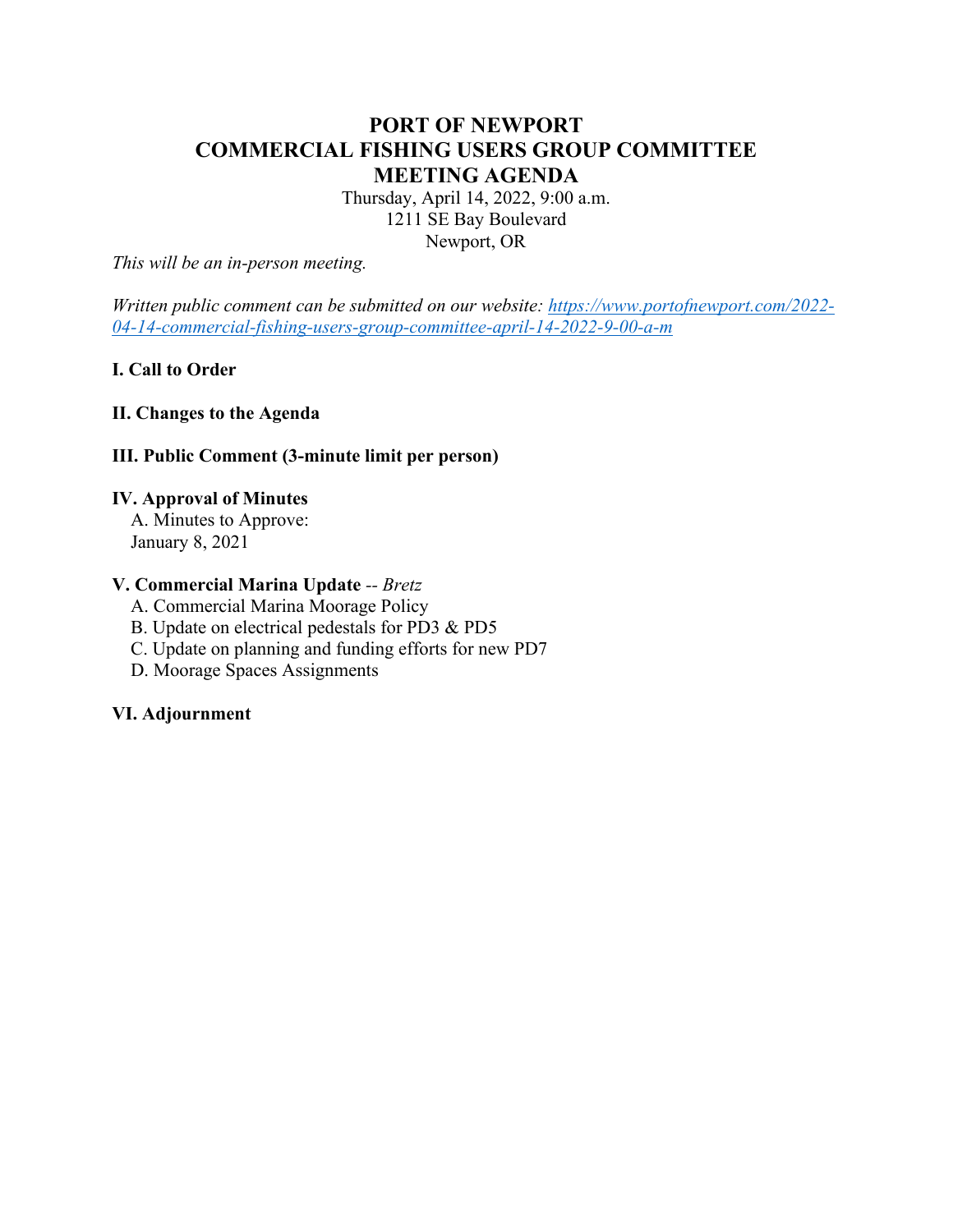# **PORT OF NEWPORT COMMERCIAL FISHING USERS GROUP COMMITTEE MEETING MINUTES**

January 8, 2021

# *This is not an exact transcript. The audio of the Meeting and informal discussion is available on the Port's website.*

This meeting was held virtually by invitation only. The public was invited to view the live stream of this meeting and informal discussion on our YouTube channel, Port of Newport Meetings Audio. Live chat was not monitored. The public could submit comment through a form on our website no later than 4:00 pm on Monday, January 7, 2021, to be read into the meeting at the appropriate time.

Committee Chair Heather Mann waited until after 9:00 am to call the meeting to order to give a chance for a quorum of members to attend. Zoom invitations were resent to all Committee Members. A quorum was not achieved. No public comment was received. No action was taken.

# **I. CALL TO ORDER**

Committee Chair Heather Mann called the Commercial Fishing Users Group Committee Meeting to order at 9:08 am.

**Committee Members Present**: Mike Pettis (Pos. #2); Heather Mann (Pos. #5); and David Jincks (Pos.#11). Cari Brandberg (Pos. #4) arrived during the informal discussion.

**Alternates Present:** None.

**Committee Members Absent:** Clint Funderburg (Pos. #1); Mark Newell (Pos. #3); Ted Gibson (Pos. #6); Gene Law (Pos. #7); Bob Aue (Pos. #8); Bob Eder (Pos. #9); and Dave Thalman (Pos. #10).

**Port Commission Liaisons:** Jim Burke and Kelley Retherford.

**Management and Staff**: Paula Miranda, General Manager; Aaron Bretz, Director of Operations; Mark Brown, Director of Finance and Business Services; Kent Gibson, Commercial Marina Harbormaster; Don Moon, International Terminal Supervisor; and Karen Hewitt, Administrative Supervisor.

**Members of the Public and Media**: Kevin Christianson, HDR Engineering; and Angela Nebel, Summit Public Relations Strategies.

Having no quorum, the meeting ended, followed by an informal discussion. The staff reports included in the Meeting Packet were introduced. Miranda, Bretz and Brown answered questions from the Committee Member present. The discussion focused on the upcoming project at Port Dock 5 Pier replacement. An audio recording of the meeting and informal discussion is available on the Port's website.

The discussion ended and the Meeting was officially adjourned at 10:42 am.

ATTESTED:

Heather Mann, Chair **Paula Miranda**, General Manager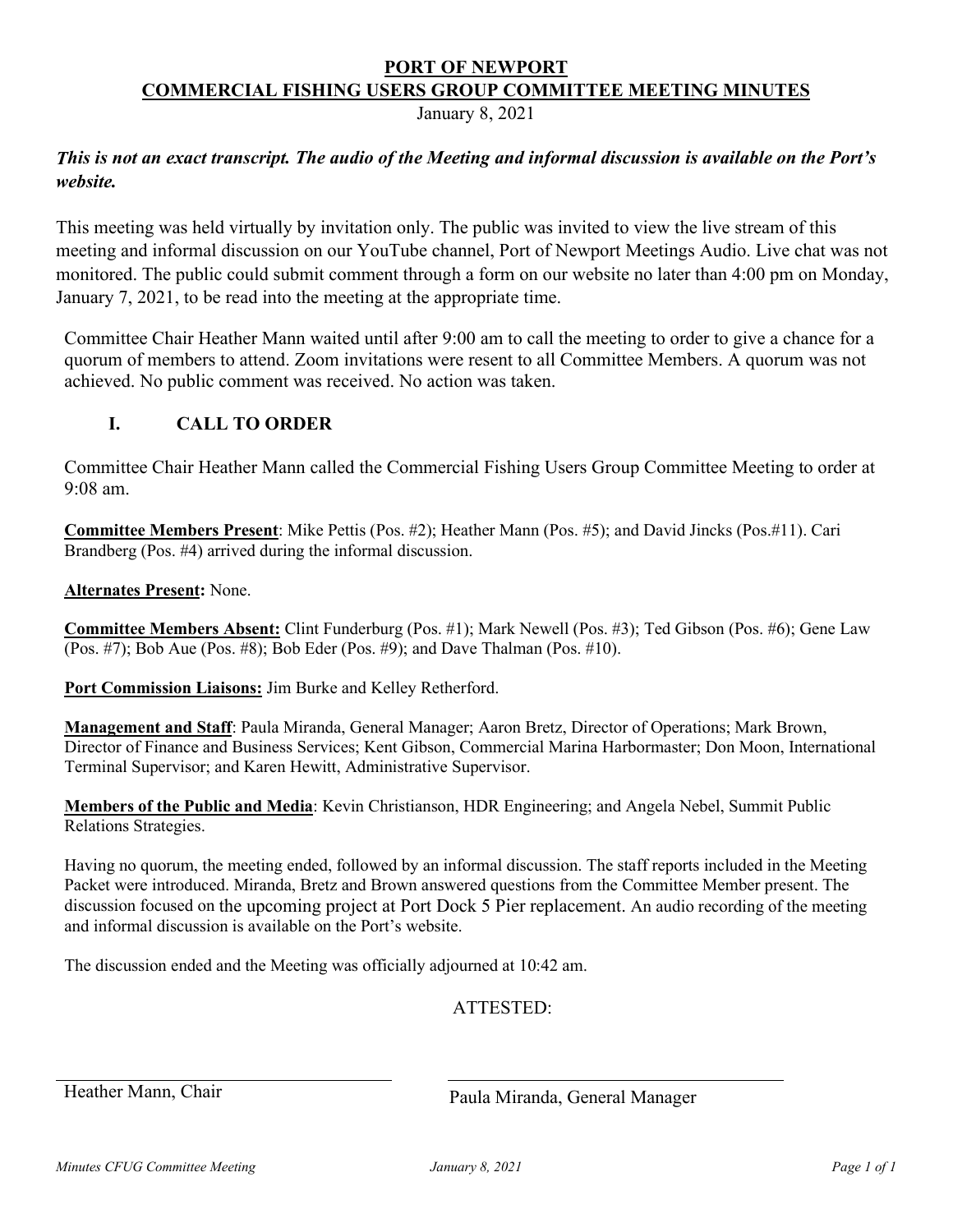

# STAFF REPORT

**DATE: April 12, 2022**

**RE: Commercial Marina Moorage Policy**

**TO: Paula Miranda, General Manager**

**ISSUED BY: Aaron Bretz, Director of Operations**

# **BACKGROUND**

There was a meeting in the fall of 2021 between the Commercial Marina Harbormaster and a large number of moorage holders to determine how to get the Port closer to assigning permanent slips and moorage for our long-term moorage holders. The Port recognizes that this is a highly desirable change for the moorage holders, and that there are multiple benefits to making this happen.

#### **DETAIL**

Currently the Port is in the process of determining the current status of the Harbormaster in the Commercial Marina. In the interim, we are operating with reduced staff, and I am stepping in to offer guidance as much as possible to the personnel. Regardless of this uncertainty, we are moving toward assigned slips. We have been moving those who do not have annual or semi-annual moorages away from PD5 to try and clear out space, and as I have suggested previously, this has been an extremely challenging effort on the Port's part. The following changes are forthcoming:

- Wharfinger position in Commercial Marina funded 01 JUL 2022 (will direct vessels where to moor upon arrival, conduct code enforcement and minor repairs on the docks, position will not work in the yard or hoist dock)
- Implementation of reservation software so the Port can actively track where vessels are assigned
- Addition of daytime security officer 01 JUL 2022 to assist with code enforcement around the Port
- Install the signage to direct marina users where to go
- F/V SYLVIA is awaiting disposal following Port Commission approval of funding at the next meeting
- We are taking code enforcement action on other unseaworthy vessels

Implementation of these changes in the fall of 2021 was not realistic due to the pace of operations in the marina at that time. We have begun redirecting transient vessels, which is a definite change from the past, and we are struggling to keep on top of this effort short of personnel, but we are making progress. We will continue managing that aspect of the change through the coming months.

I do not anticipate making the official cutover to assigned moorage for permanent moorage holders until the Port makes a permanent determination regarding our Commercial Marina Harbormaster position.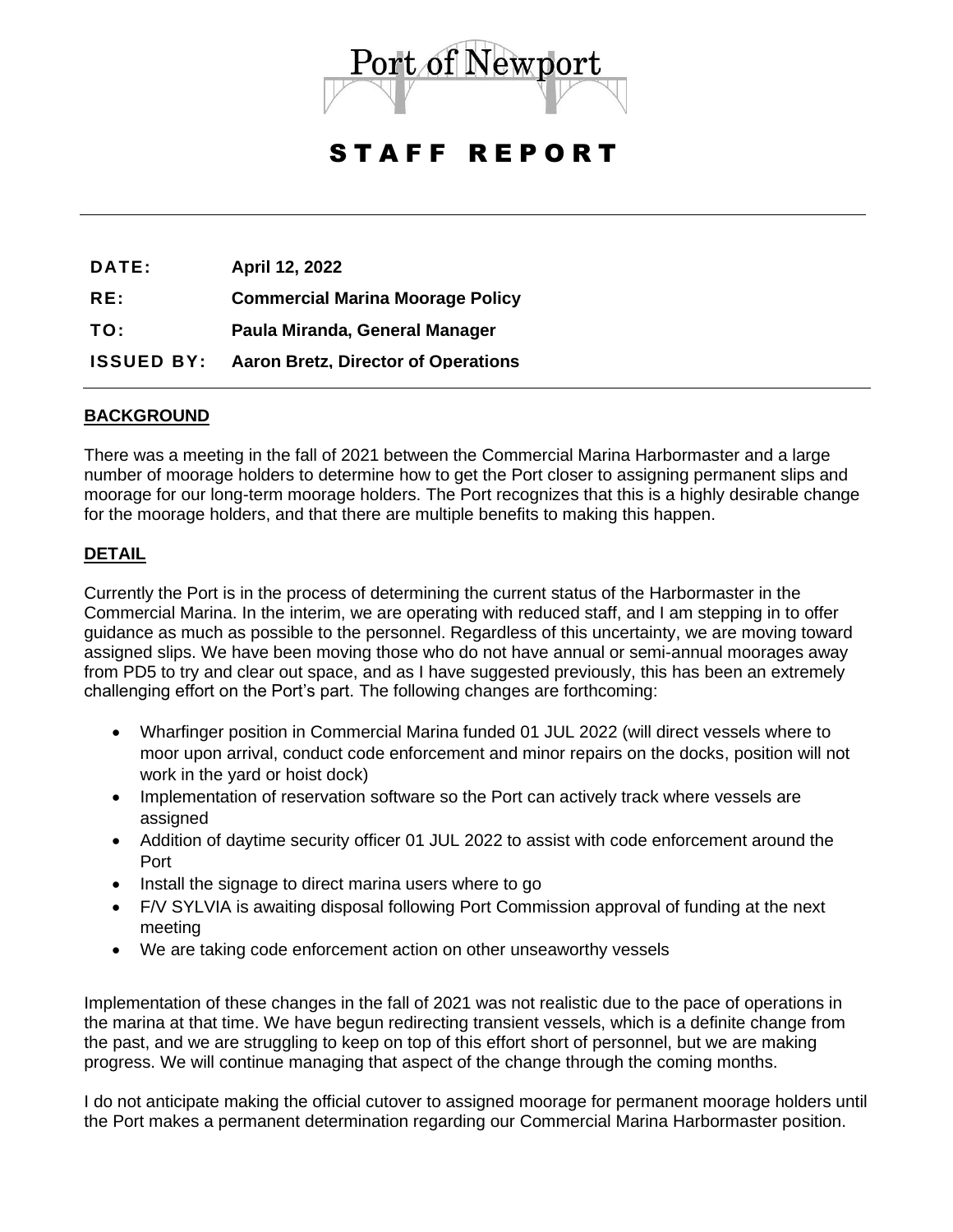

# STAFF REPORT

**DATE: April 12, 2022 RE: Power Pedestals PD 5 & 3 TO: Paula Miranda, General Manager ISSUED BY: Aaron Bretz, Director of Operations**

#### **BACKGROUND**

The Port has an ongoing project to replace and upsize the electrical service to PD 5 & 3, replace conductors and panels, and install new power pedestals on those docks. We are awaiting delivery of the pedestals currently; supply chain uncertainties and a couple last-minute changes have our pedestals 8 months out from delivery when I spoke to the manufacturer at the end of last week.

#### **DETAIL**

The Port has purchased the new transformer for PD5 from PUD, and has worked with them throughout the project. Planning and permitting is complete, and the pedestals are on order. Contracting the labor is dependent upon receipt of the pedestals, and we did not yet undertake that effort because the arrival date of the pedestals has not yet been firmly forecast. We will be bidding the project prior to the end of the fiscal year, however.

At the last minute before the manufacturer began work on the pedestals, I began to hear growing concern about the amperage and distribution at the new pedestals. I took more comments from a wide variety of moorage holders and local marine electricians. One of the biggest concerns was that if we increased to 50 amp service at the pedestal, vessel owners would incur considerable cost to change isolation transformers and hardware to make that shift.

The manufacturer was at an advantageous point to make some simple changes, so after consulting with our engineer and getting our engineer in touch with local users, determined that we could move forward with increasing capacity to the docks, but install 30 amp breakers and receptacles. The manufacturer will provide us with the 50 amp breakers and hardware to keep on hand so that those who want to upgrade to 50 amp service at the receptacle have the option to do that. The Port will install those at the pedestal upon request; with assigned moorages, those who make that choice will be able to have the service they request. The new pedestals have the capability to be remotely secured or energized by computer at the Port Office. This will also increase motivation for Port users to move to their assigned places in the Marina.

We are moving forward with this option; I am currently awaiting a quote from the manufacturer on the cost of the additional breakers.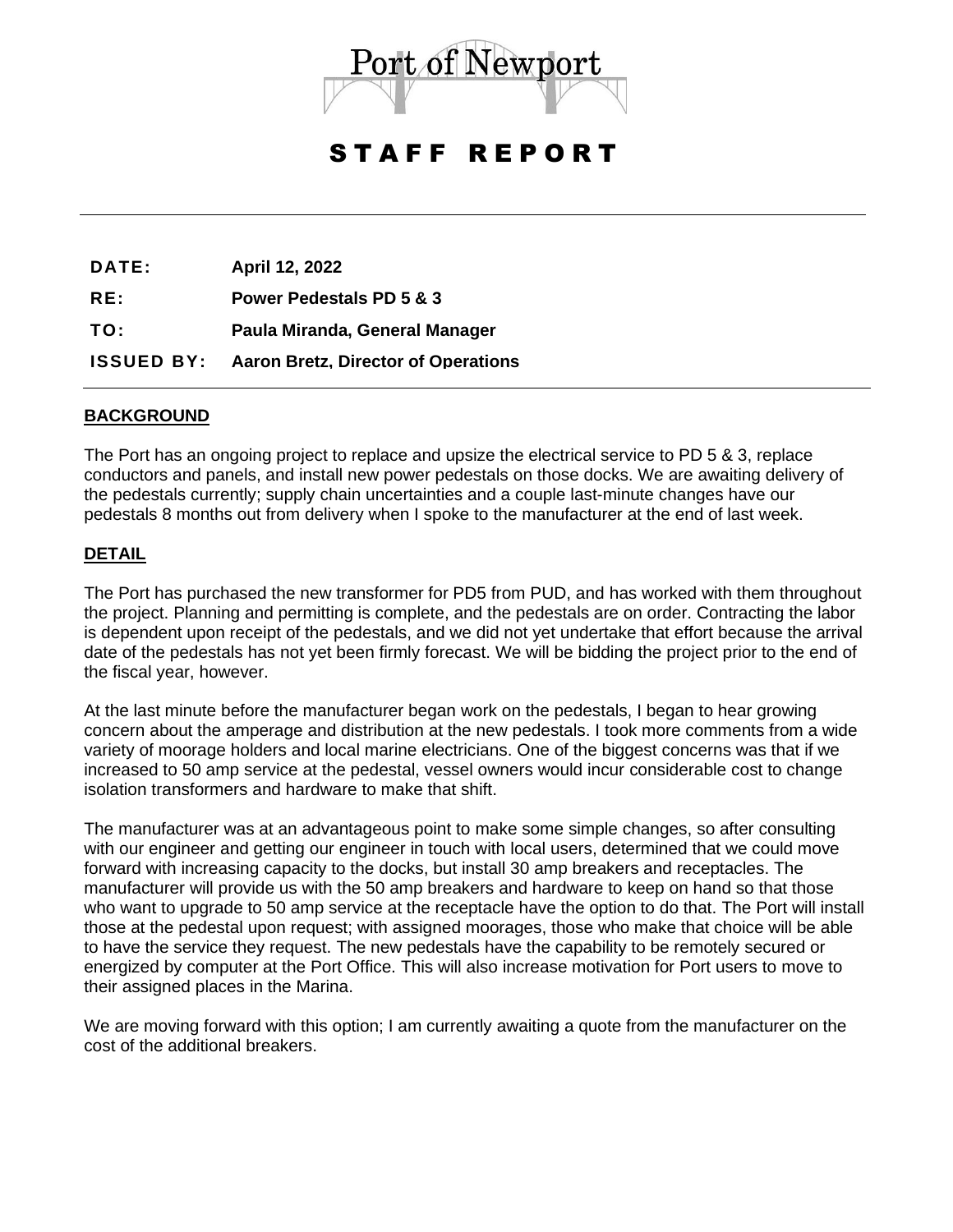

# STAFF REPORT

**DATE: April 12, 2022**

**RE: Port Dock 7 Replacement / Access Channel Dredging for PD7**

**TO: Paula Miranda, General Manager**

**ISSUED BY: Aaron Bretz, Director of Operations**

# **BACKGROUND**

Port Dock 7 is clearly at the end of its service life, and the design is not reflective of the current needs of the Port of Newport. The characteristics of the redesign of this dock will shape the Commercial Marina's future for decades to come, and will either enhance or limit the Port's potential growth. Our redesign efforts are aimed to enhance future growth at the Port, which is clearly needed and if we communicate the needs of this project, it presents good chances of gaining federal and state funds.

#### **DETAIL**

#### **Three Main Parts of the Project**

Dredging the access channel: Much work has already been done of the economic and feasibility study for the project. As of 29 March, 2022 we are about 2/3 complete



• Following this phase, the construction can begin; the Port has only a 10% match for dredging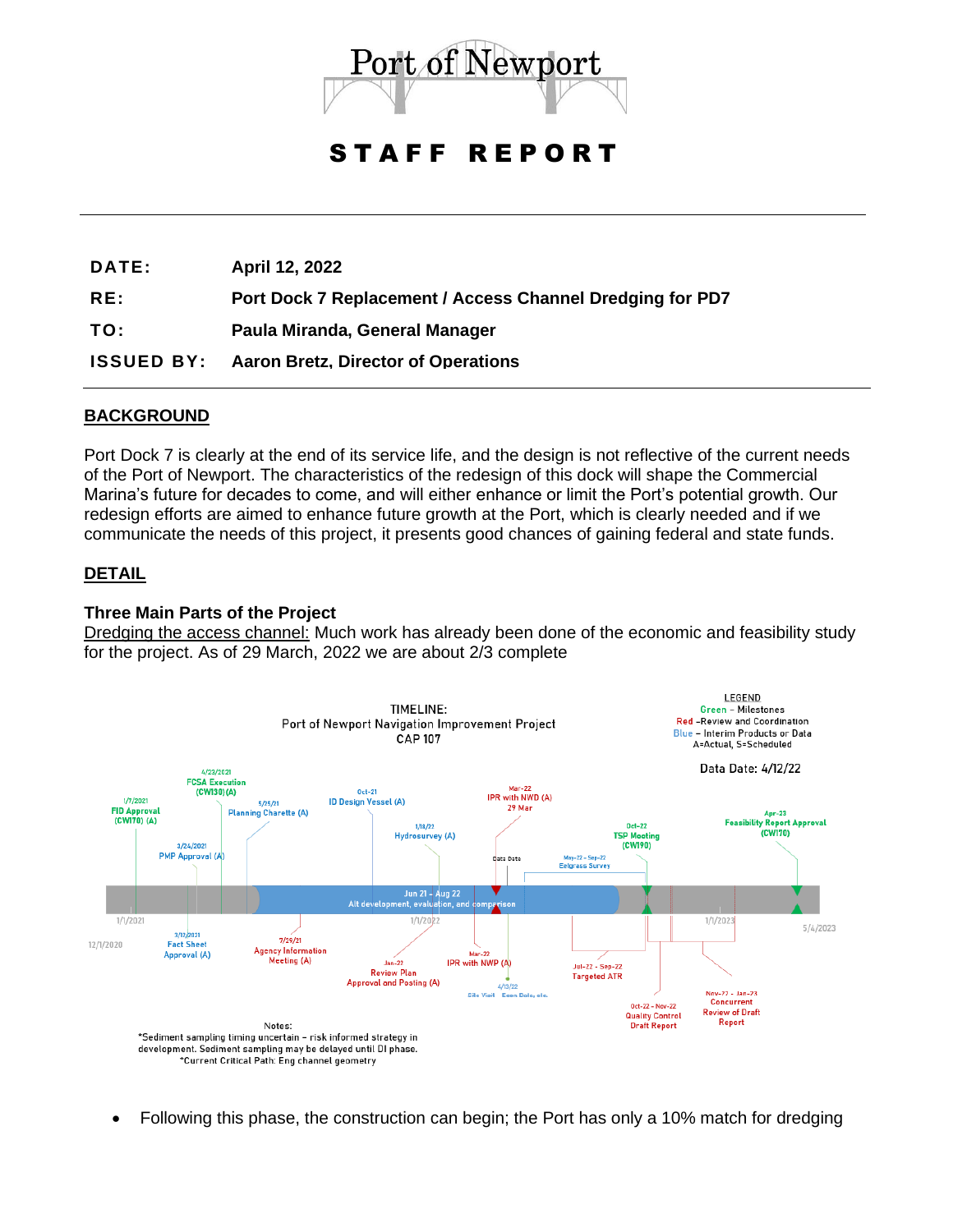- This channel will be a federal project, which means they will be required to maintain the channel perpetually, and it will grant access and maneuverability for 80' vessels.
- The feasibility phase includes regulatory consultations (permitting for Corps projects)

Dredging the Berths: The berths will be dredged to a depth that will coincide with the design vessel of the federal channel (80' vessel, -20' depth).

- Eelgrass survey will be undertaken in summer 2022 to gauge impacts
- The Port will benefit from consultations already undertaken with state and federal agencies by the Corps as a result of their project to deepen the channel to the east end of the marina. We will still undergo permitting consultations, but the topics will have already been broached by the **Corps**
- The Port may also benefit from synergies with Army Corps when they take samples for their project in the Commercial Marina (above)

#### Permitting/Construction of New PD7 and Removal of Old:

- FEB 2020, presented project and mitigation concepts to Army Corps, Dept. of State Lands, DEQ, EPA, NOAA, and other joint permitting agencies. Their feedback was positive and concepts for mitigation and permitting are certainly deemed to be attainable. Permitting outlook was good
- Funding was budgeted for planning the project this FY; we are awaiting determinations on grants prior to putting out the RFP.
- Resurfacing of PD7 gravel lot is currently out for bid, asphalt is being considered for fall.

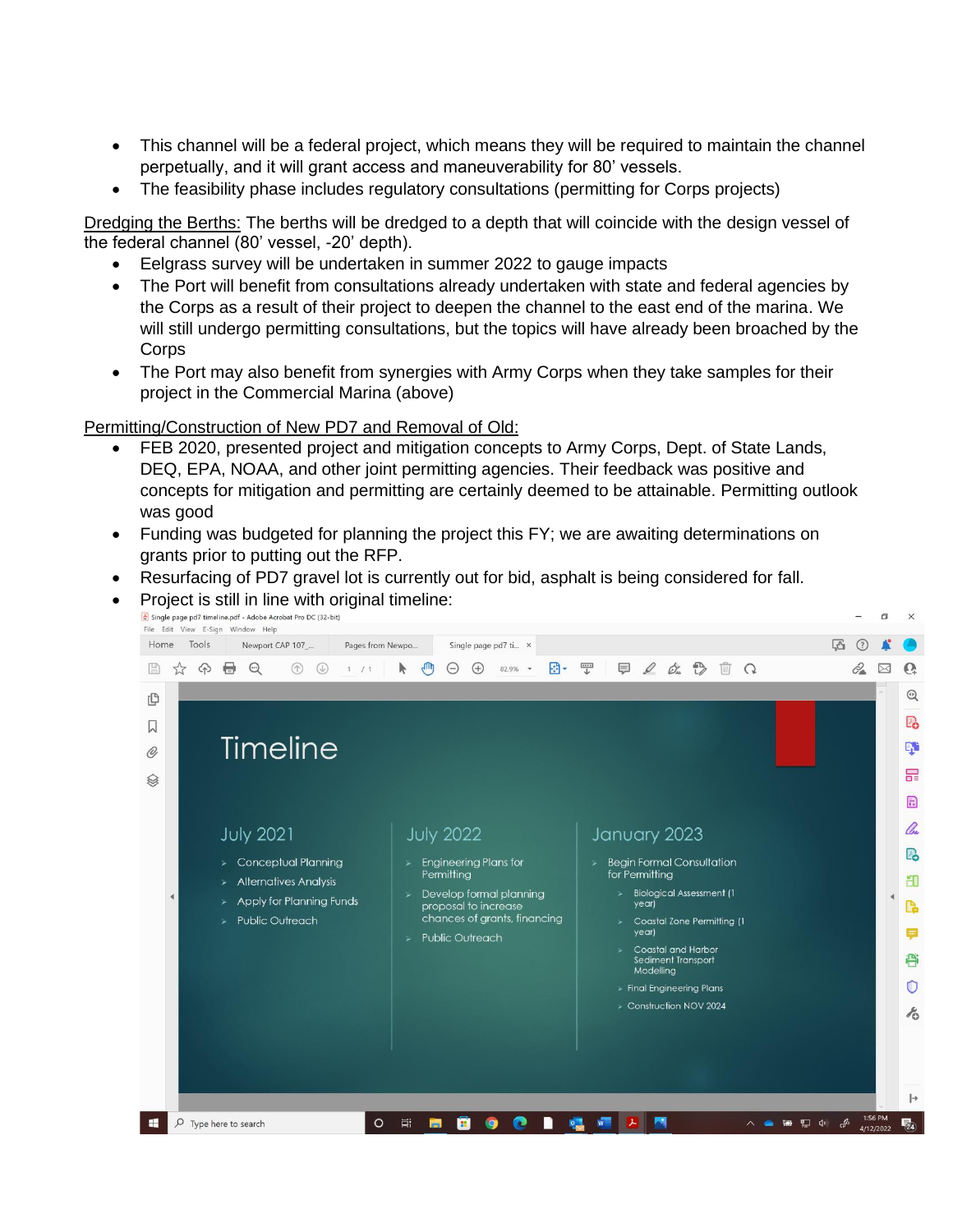• Concept for New Port Dock 7:



• Overlaid on Existing PD7 with Corps Project in Purple: